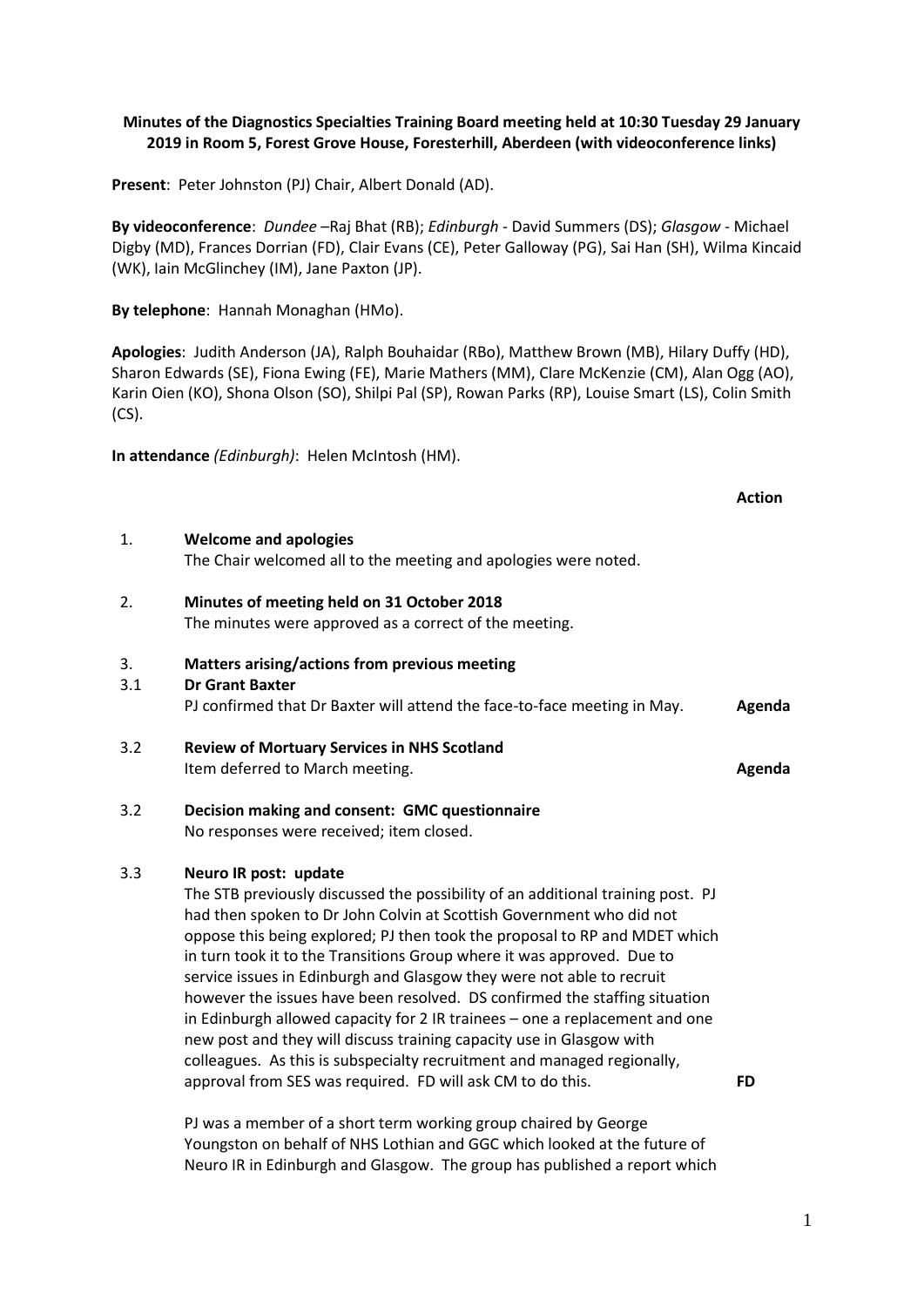he has not yet seen; he will seek sight of it. The review did not address how the subspecialty fitted with the establishment of a thrombectomy service. **PJ**

FD reported Paediatric Surgeons' concerns around the Neuro IR situation – they were keen to resolve the issue and were exerting pressure. DS felt there were grounds for slight optimism.

### 4. **TRAINING MANAGEMENT**

# 4.1 **Interventional Radiology (IR)**

RB noted staffing issues especially in the North and consequently little progress. He attended a short life working group established by the Scottish Government to look at workforce issues and attended meetings of the National Planning Programme. Both meetings discussed whether it was possible to change the way IR's were trained and staff the gaps. Since the STB's workshop and recommendations in 2011 there has been no increase in numbers. They have recruited 4 trainees into IR in Edinburgh and 4 in Dundee but without training numbers. Glasgow will fill its posts. He felt this would be a good time to hold another IR workshop.

PJ confirmed that numbers cannot increase where they did not fill, and this has been the case in IR, however there was interest coming forward. There has been resistance to converting posts to allow people to complete IR training and so he felt it was now necessary to extend training numbers. The 2011 workshop was attended by people with an interest/involvement in training and produced recommendations for MDET. He believes they have now reached the recommended training number and it was timely to hold another workshop/meeting - he will include Neuro IR in the invitation. The meeting will most likely take place in May or June. PJ and RB will consider dates and invitees.

**PJ/RB**

### 4.2 **Radiology**

RB confirmed that recruitment will take place soon with interviews at the end of February. He felt the process has not been well organised - an email was circulated inviting panellists and allocation was done on a first come/first taken basis resulting in under-representation from some areas eg this year only 2 or 3 were from Scotland. He would prefer if this was done on a proportion basis. DS proposed that they could agree in advance how many panellists per day they would submit.

PJ noted the MDRS review of UK national recruitment and selection highlighted poor general communication between central organisations and 3 of the 4 nations and the need for improvement. One recommendation from the MDRS review was for a lead recruitment contact in each specialty and he will seek further information from MDET.

WK reported that in addition to a lack of workstations in GGC there were now insufficient numbers of chairs. WK agreed to write to HMo highlighting the issue and she will ensure a formal response is received from the DME. PJ will bring the issue to MDET's attention. **PJ**

**WK/HMo**

**PJ**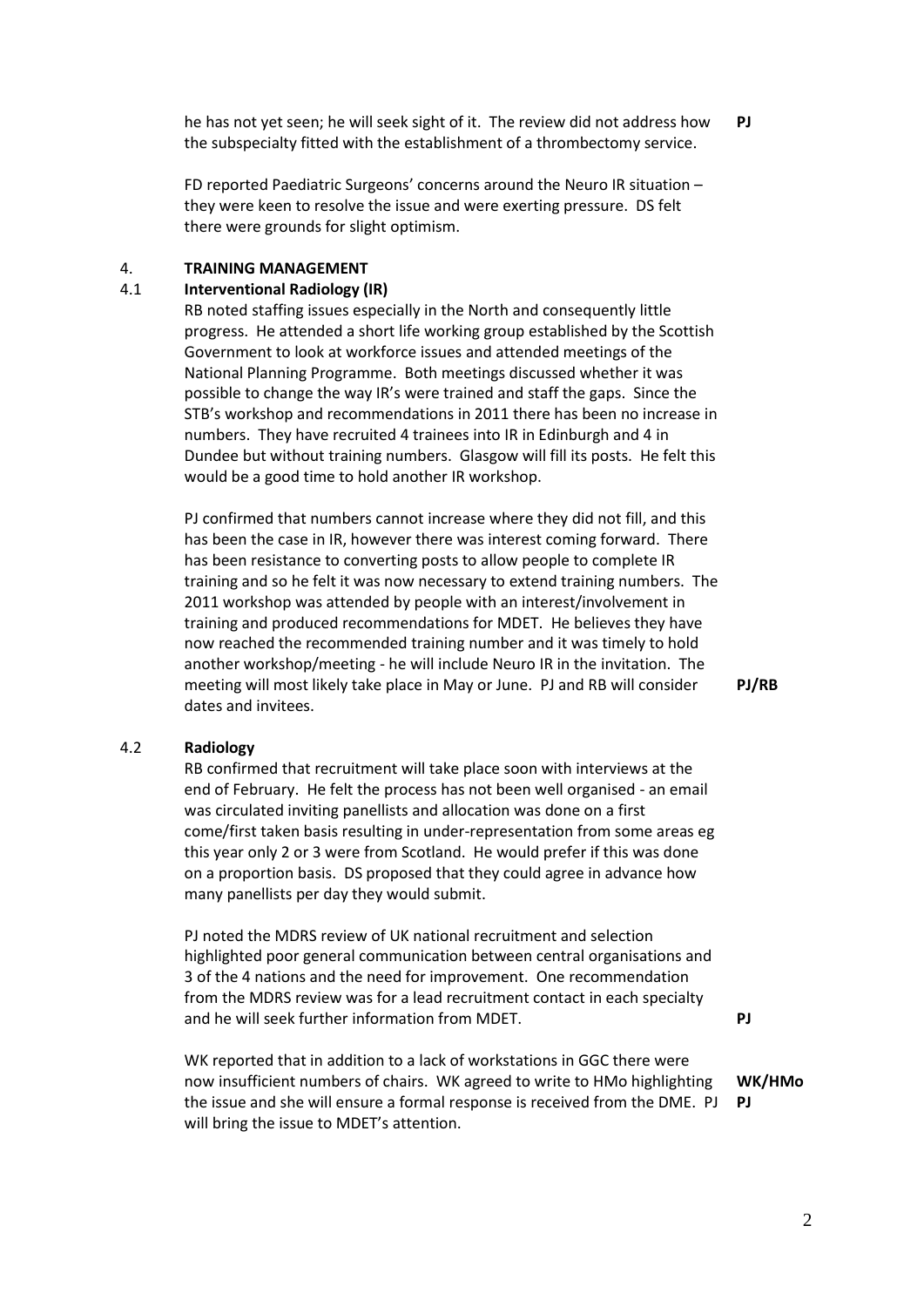WK noted that dates of post must be entered accurately in eportfolio and the trainee must nominate an ARCP panel member to have access to the eportfolio otherwise the panel cannot see it. MD has written to the College seeking a resolution. It was agreed the STB will keep a watching brief on this; it could be escalated via the STB if necessary.

### 4.3 **Recruitment update**

FD noted the circulated paper showed the current situation; there were vacancies in both rounds and numbers can still be added. PJ said that Histopathology recruitment took place in the first week of January. Overall in the UK the ratio of appointable candidates to posts was favourable so it was hoped they will fill all posts this year.

# 4.4 **ARCP Externality**

The email from Rosie Ballie confirmed that 10% externality is required however it was proving difficult and increased TPD's workload. DS considered it was important to be involved to enable information sharing and provided objectivity. PJ agreed the value however the process was not always well managed with people asked to attend at short notice and in difficult areas for travel and some Health Boards were reluctant to allow leave to attend. DS felt this could be resolved by providing sufficient notice; WK said her experience with the College has been positive.

The email from Rosie Baillie also sought updated information on ARCP requirements prior to 2019 ARCP round. PJ asked the group to ensure specialty TPDs are made aware of the need to update information on the Scotland Deanery website. He will check with Rosie Baillie 4 weeks before the next STB meeting that all TPDs have responded to her email.

**PJ**

### 4.5 **ARCP report 2017 – 18**

The report was noted.

# 4.6 **MDRS review**

STB Chairs were asked to complete 2 separate questionnaires and recommendations were produced. Histopathology and Plastic Surgery wanted to retain Scottish run selection centres – cost and viability will be checked before a decision made. Histopathology concerns were noted – communications/inability to change process.

SH said that trainees prefer one central system and better co-ordination was needed rather than changing the system. There was some discussion around trainee confusion regarding preferencing. FD said the process was clearly laid out in the Applicants Guide.

WK highlighted some errors in Appendix 2 – PJ will inform RP. All other issues should be sent directly to RP.

### **PJ/All**

# 4.7 **Histopathology recruitment**

There was no Scottish representation at the HSTB meeting and the minutes have been delayed. The system has been tweaked to make it much less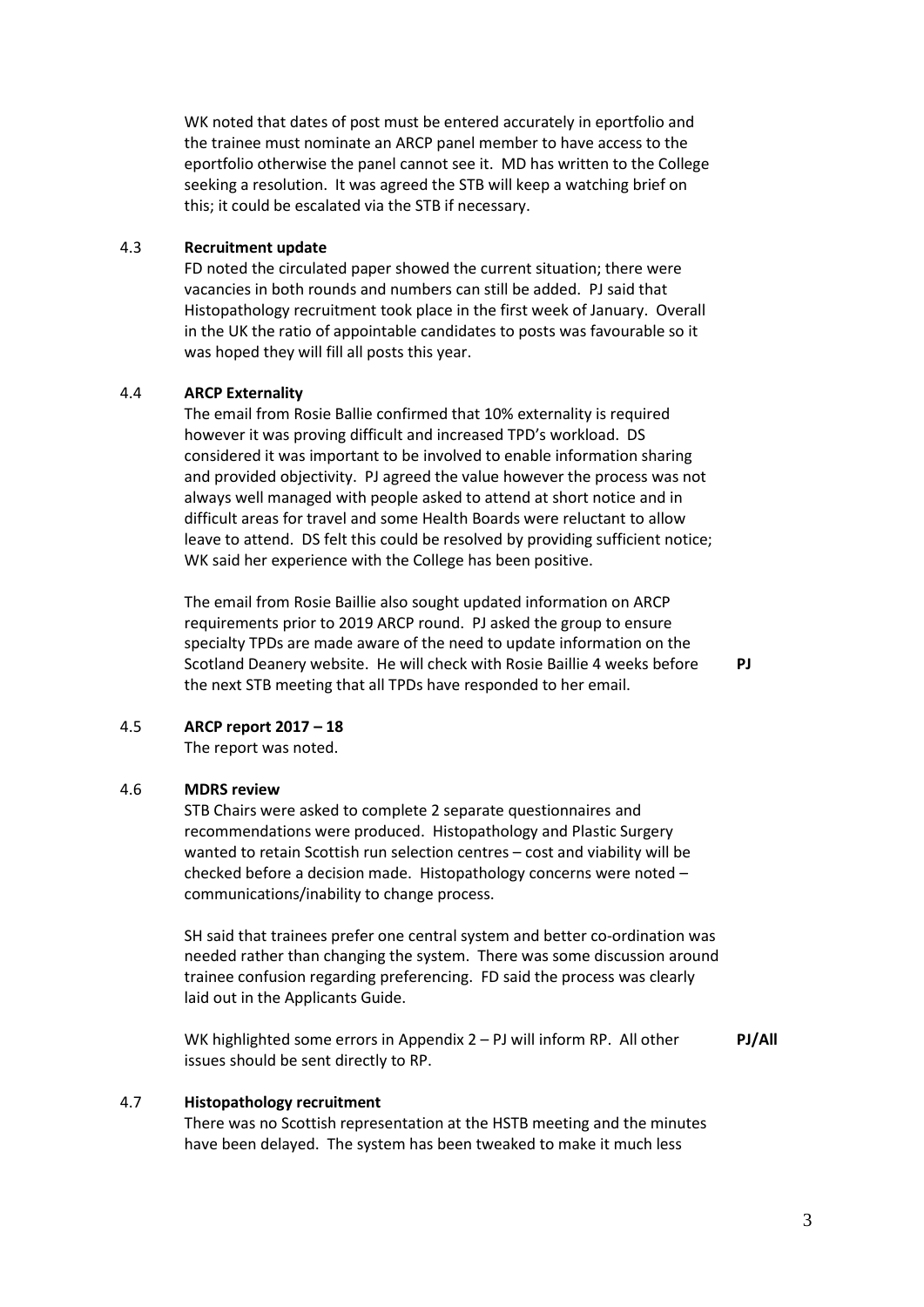pressurised which may be the reason why trainees have done better this year.

# 4.8 **Lab Hr-HPV Selection**

There were issues with training for Cytopathology and especially in gynaecology screening as there was now only one centre in Scotland. Information circulated will go to the Histopathology TPDs group.

### 4.9 **Letter to all NES Medical Directorate staff: admin and sessional**

PJ reported that the Medical Directorate was realigning all Lead Dean/Directors (LDDs) and Training Management staff to fit with the single Deanery model. The realignment of the LDDs has been accepted and Professor MacVicar's replacement as Dean will be attached to this STB.

The arrangements for Training Management staff were still to be finalised. The group expressed concern around support for ARCPs and the interface of new TPDs with Deanery and support from Administrators and although there will still be allocated administrative support it will not necessarily be in the same office. FD noted that the Glasgow and Edinburgh offices did not have TPDs working locally and communication was already by telephone or email. The biggest change would be interaction at formal meetings. The MDET decision to move forward to the next stage of the Scotland Deanery had been stalled by the GMC review but was always planned. Part of the exercise was to flag up issues and this is a re-distribution and not cost cutting exercise. Overall the STB agreed it valued the current support and was not keen to lose it. PJ will discuss the proposed changes further with CM. **PJ**

### 4.10 **Year 6 Nuclear Medicine training**

The post was vacant in 2014-17. The current trainee is in ST2 and due to CCT in August 2023. In the interim there have been some service changes, increased workload and upcoming retirals. In the light of this, WK proposed allowing a Radiology trainee to do a Year 6 in Nuclear Medicine, with the post starting in August 2020. To do this a post would have to be converted; WK said she would be happy to give up one post for a year or to look at one coming from somewhere else. SH felt this would be more relevant to Diagnostic Radiology which has capacity. WK said the issue was that Nuclear Medicine's curriculum required trainees to complete the programme to diploma and as the diploma is exam equivalent the trainee would have to meet the cost – around £6k. FD said there was a precedent in Psychotherapy where trainees were required to meet significant costs and there was an agreement that this cost was split between the Health Board/NES via Study Leave/trainee.

PJ confirmed the STB's support for the proposal and to establish the post on ad hoc basis. The detail was for Training Management and the Lead Dean.

# 5. **QUALITY**

# 5.1 **Quality Update**

The minutes of the SQMG meeting held on 17 October 2018 were received for information.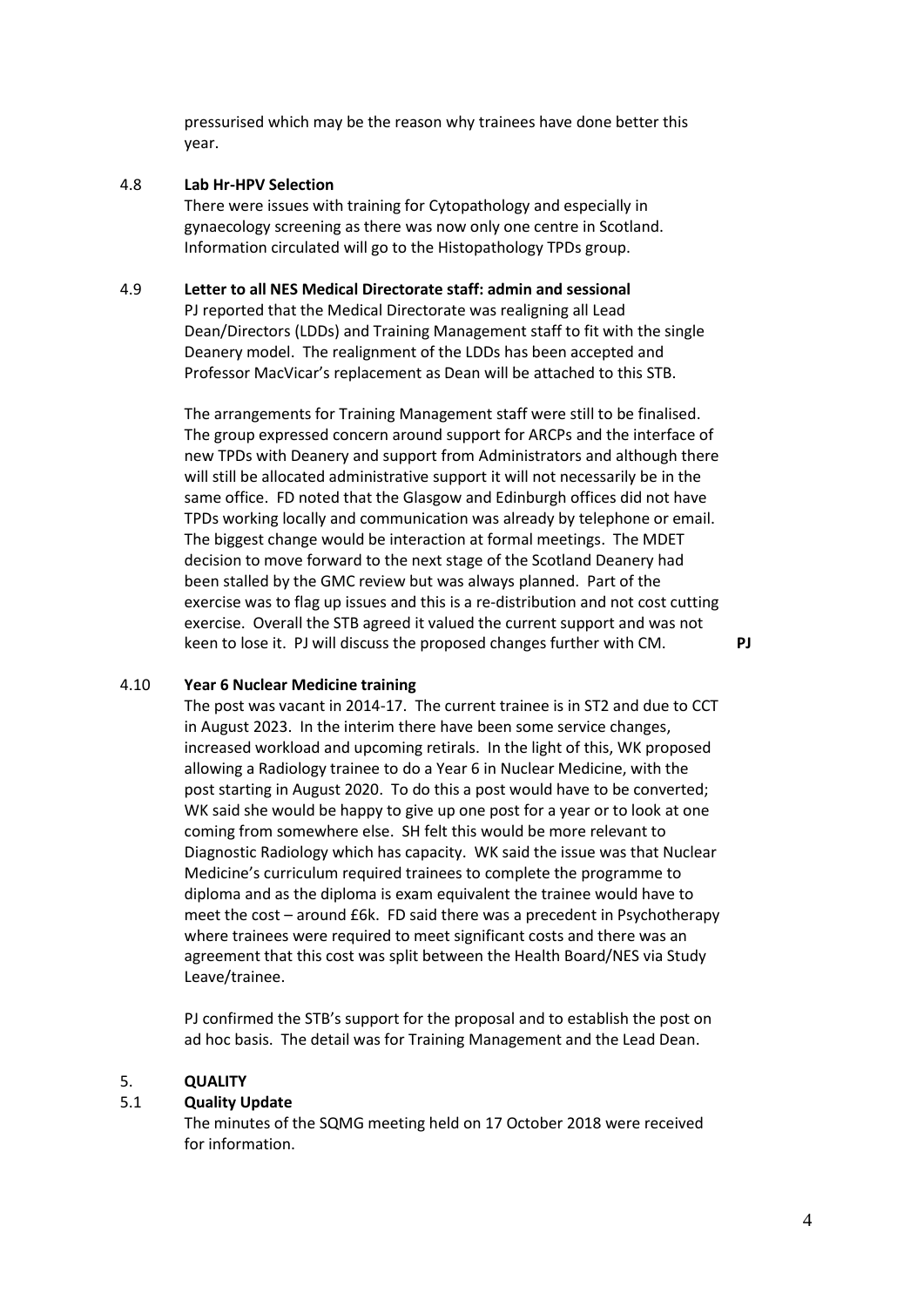# 5.2 **Proposal for Medical Microbiology mono specialty pilot: update**

PJ and CM recently met Medical Microbiology representatives and it has been agreed to introduce a single Medical Microbiology post as a pilot. PJ noted that curriculum concerns will be taken to the College and will also be discussed at a future meeting of the Scottish College. England has similar concerns to Scotland.

# 5.3 **Profile raising of Diagnostics specialties**

The item was deferred to the face-to-face meeting in May. **Agenda**

# **Standing items**

# 6. **Update reports**

# 6.1 **Lead Dean/Director**

From CM's written update, PJ noted simulation training – this was already embedded in Diagnostic specialties but not always recognised as such. A report was received from Angus Cooper last year on the potential for a virtual academy for Radiology training and the proposal will be put forward to a future MDET meeting.

# 6.2 **Histopathology**

JP reported the situation has improved due to a returner from maternity leave.

#### 6.2.1 **FRCPath exam results**

Exam results were circulated for information.

# 6.3 **Diagnostic neuropathology**

No update was received.

# 6.4 **Paediatric Pathology**

CE reported they did not advertise a new post in this round of recruitment due to lack of capacity. They hoped to recruit next year. Two requests were received after the decision was made not to recruit.

# 6.5 **Forensic Histopathology**

Two posts will be advertised and a new trainee will start in Glasgow in February. They were still pursuing funding of a fourth post with the Crown Office – and there may be additional posts.

# 6.6 **Radiology**

# 6.7 **Medical Microbiology**

No updates were received.

# 6.8 **Virology**

Noted: the TPD has resigned; PJ thanked EWD for her input to the STB and will write to her formally. The post will be advertised. **PJ**

# 6.9 **Combined Infection Training**

WK reported discussions within the CIT SAC on the structure of the programme. MDET has approved a CIT TPD for the national programme and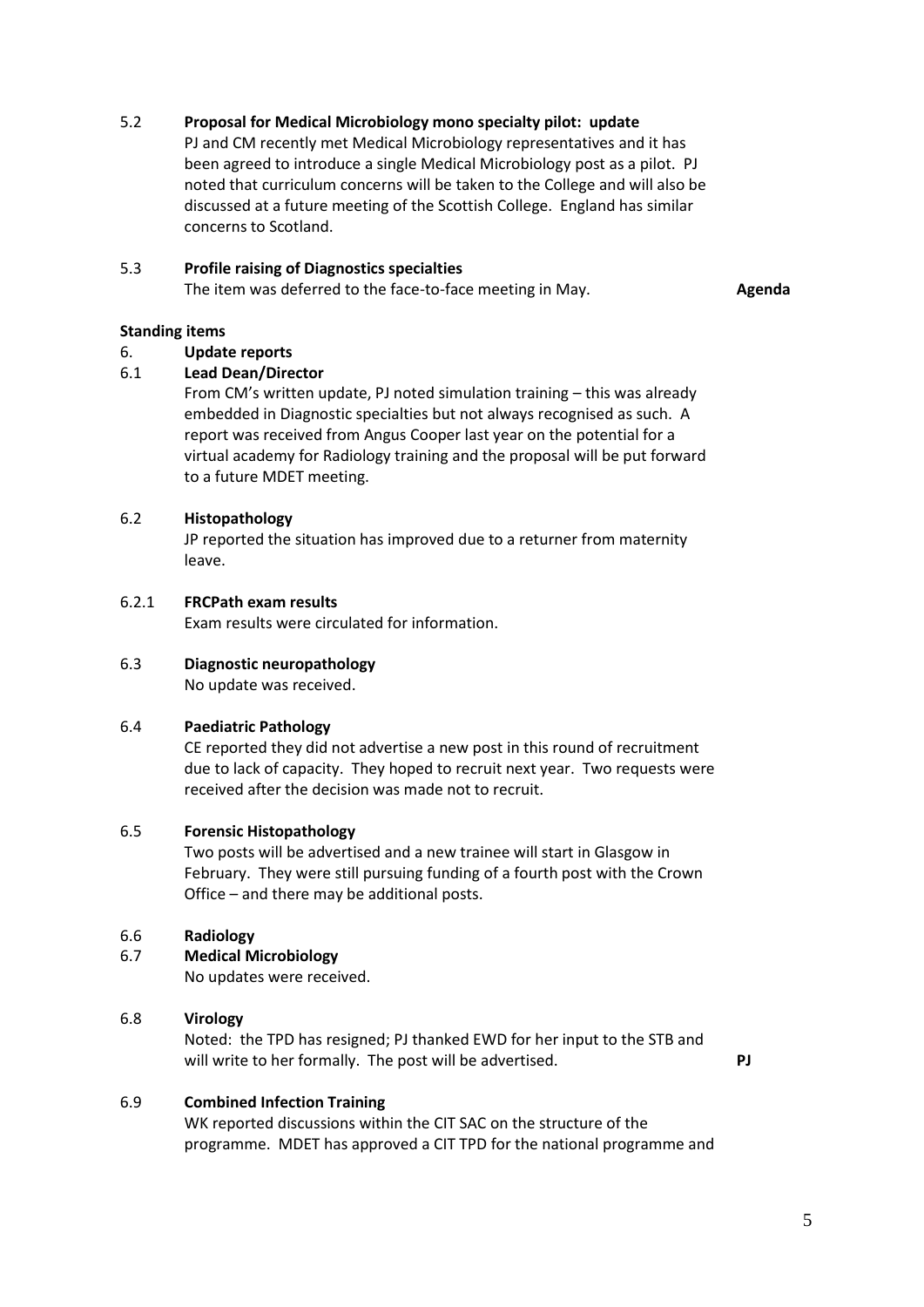a Medical Microbiology TPD for higher training; the CIT post has been advertised.

# 6.10 **Nuclear Medicine**

No additional update was received.

# 6.11 **Chemical Pathology and Metabolic Medicine**

PG reported that posts have filled – there will be 4 consultant vacancies and one CCT in the next 2 years and a high proportion of trainees were out on maternity leave/OOP. He was keen to use the money for these posts for others. PJ agreed this was an issue for small programmes and felt that a review of these could be useful to adapt the processes. He will discuss this with CM.

# 6.12 **Trainees Issues**

PJ noted an email received from the Radiology Trainee Forum re STB representation; he will take this forward. **PJ**

**PJ**

### 6.13 **Academic issues**

- 6.14 **Service issues**
- 6.15 **DME**

#### 6.16 **Lay representative**

No update reports were received.

# 7. **Received for information**

- Papers re the Interventional Radiology workshop held in 2011.
- National Laboratories Programmes Newsletter.
- Scottish Referral Guidelines for Suspected Cancer: comments from the STB by the end of February to PJ. **All**

# 8. **AOCB**

No other business was raised.

# 9. **Date and time of next meeting**

The next meeting will take place at 10:30 on Tuesday 26 March 2019 in Room 5, Forest Grove House, Aberdeen (with videoconference links).

# **Actions arising from the meeting**

| Item no | Item name                      | <b>Action</b>                          | Who    |
|---------|--------------------------------|----------------------------------------|--------|
| 3.      | Matters arising/actions from   |                                        |        |
|         | previous meeting               |                                        |        |
| 3.1     | Dr Grant Baxter                | Dr Baxter will attend the May meeting. | Agenda |
| 3.2     | Review of Mortuary Services in | Deferred to March meeting.             | Agenda |
|         | <b>NHS Scotland</b>            |                                        |        |
| 3.3     | Neuro IR post: update          | To ask CM to take forward subspecialty | FD/CM  |
|         |                                | approval; to seek sight of short life  | PJ     |
|         |                                | working group's report.                |        |
| 4.      | <b>TRAINING MANAGEMENT</b>     |                                        |        |
| 4.1     | Interventional Radiology (IR)  | To consider dates and invitees for     | PJ/RB  |
|         |                                | workshop.                              |        |